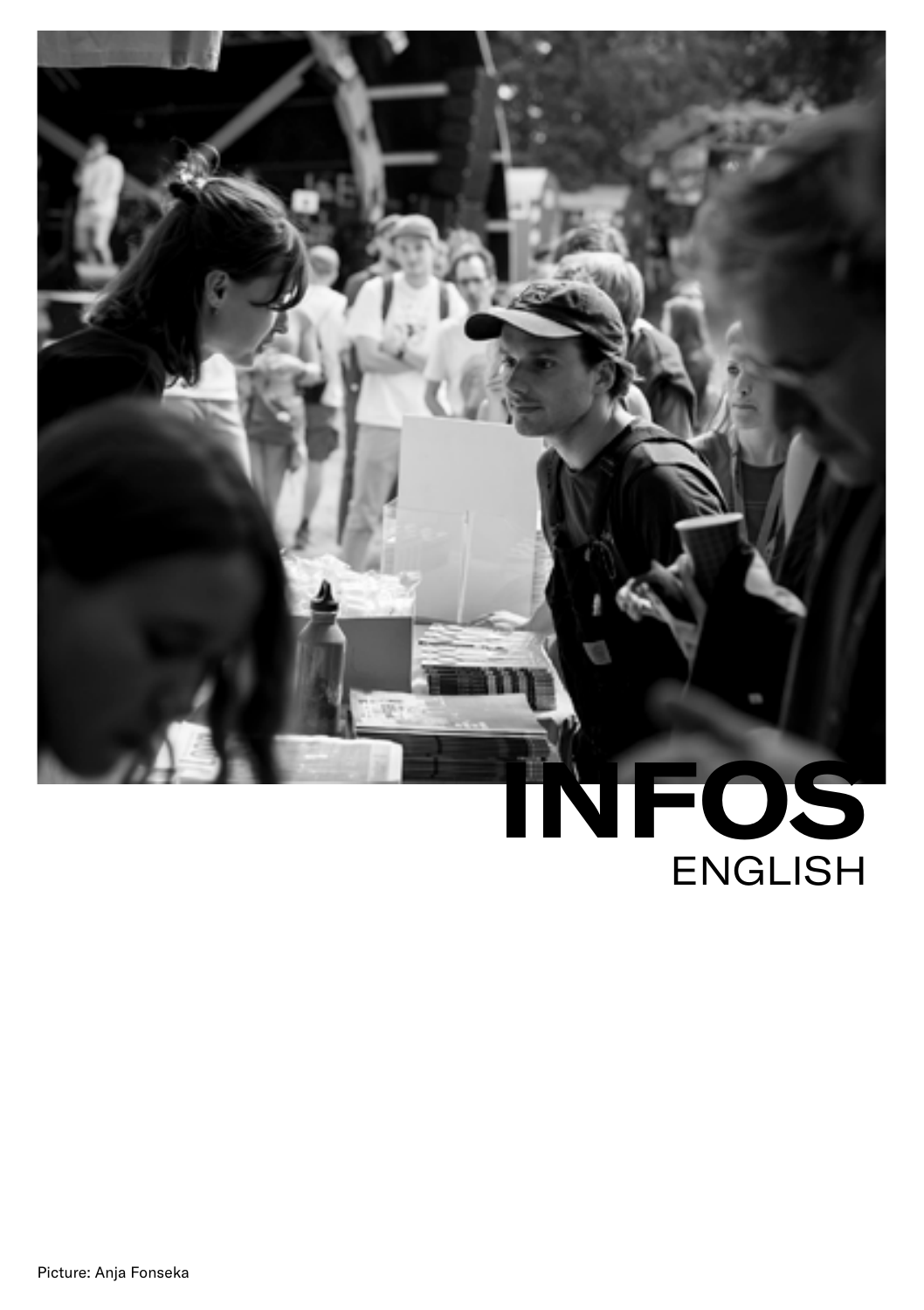## **INHALT**

[Arrival and Departure 4](#page-3-0) [Public Transport:](#page-3-0)  [Bike](#page-4-0) [Sonnenbergbahn](#page-4-0) [Shuttlebus](#page-4-0) [Nachtstern](#page-4-0) [Festival site 6](#page-5-0) [Wristband & Cashless](#page-5-0) [Opening hours](#page-5-0) [Safety concept](#page-5-0) [Food and Beverage 7](#page-6-0) [Food](#page-6-0)  [Drinks](#page-6-0) [Alcohol](#page-6-0) [Festival Essentials 8](#page-7-0) [First Aid](#page-7-0) [Awareness](#page-7-0)  [Restrooms](#page-7-0) [Ear protection](#page-7-0) [Accommodation](#page-7-0) [Liability](#page-7-0) [Lost and Found](#page-8-0)  [Animals](#page-8-0)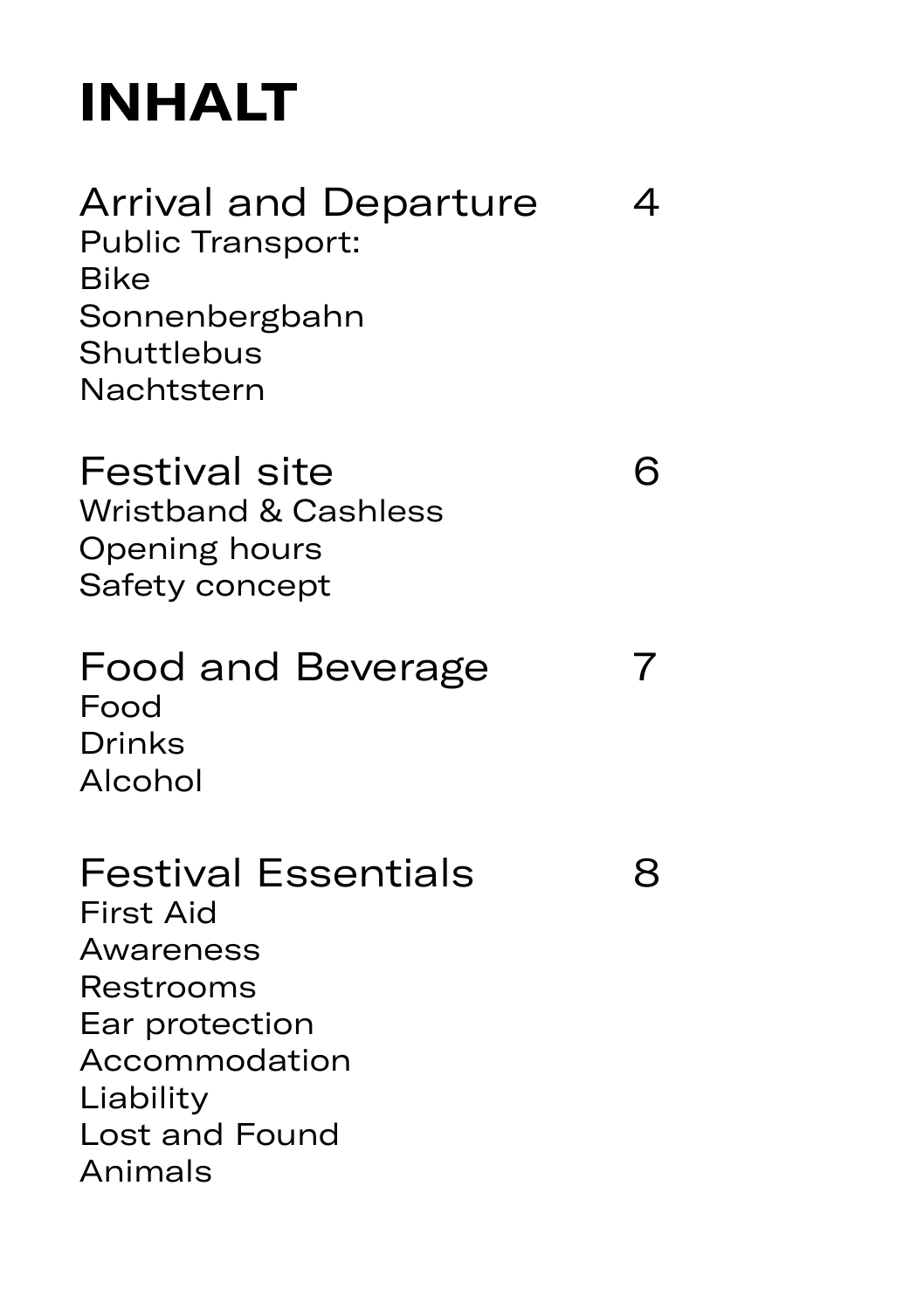[Family Program](#page-9-0) 10 [Playground](#page-9-0)

[Design 11](#page-10-0) [Decoration](#page-10-0) [Graphic Design](#page-10-0) [Fieldsession](#page-10-0) [Photography](#page-10-0)

#### [Sustainability 12](#page-11-0) [Ecological](#page-11-0) [Social](#page-11-0) [Economical](#page-11-0)

[Volunteers 13](#page-12-0)

[Lovers Club 14](#page-13-0)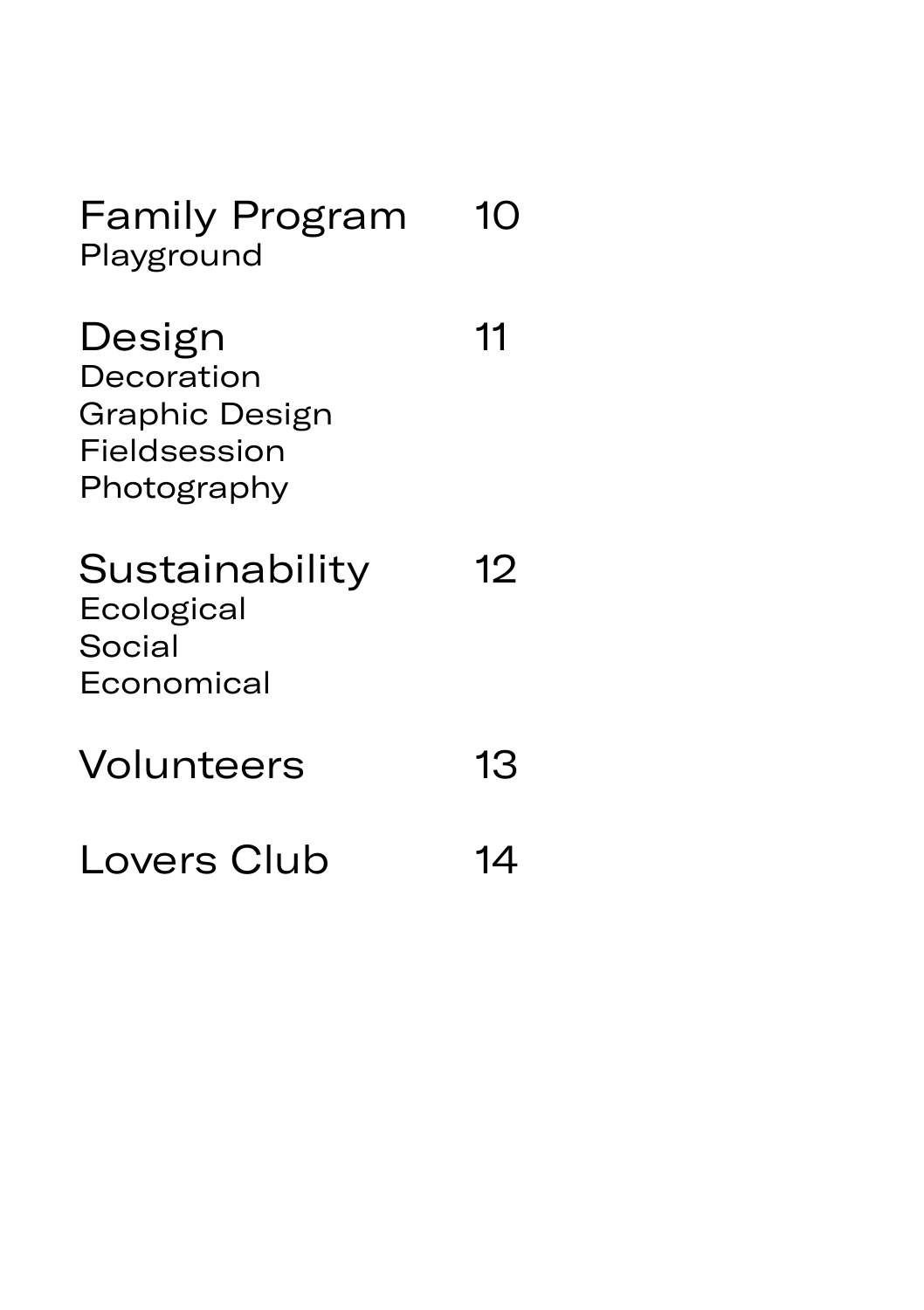## <span id="page-3-0"></span>Arrival and Departure

You can easily reach the festival site by public transport. There are no parking spaces available and the access road to the festival area is closed. People with special needs can contact [awareness@b-sides.ch](mailto:awareness%40b-sides.ch?subject=Questions%20about%20the%20festival) directly for information.

#### Public Transport:

From Lucerne:

To Kriens, Busschleife with the bus no. 1/5.

Then continue...

...with the Sonnenbergbahn directly to the site.

...by bus no. 15 to Gabeldingen plus approx. 10 min hill walk.

...on foot approx. 40 min hill walk.

#### To the Gütschwald with the...

...Bus No. 10 to Obergütsch plus 15 min forest-meadow walk.

...Bus no. 11 to Dattenberg plus 15 min forest-meadow walk.

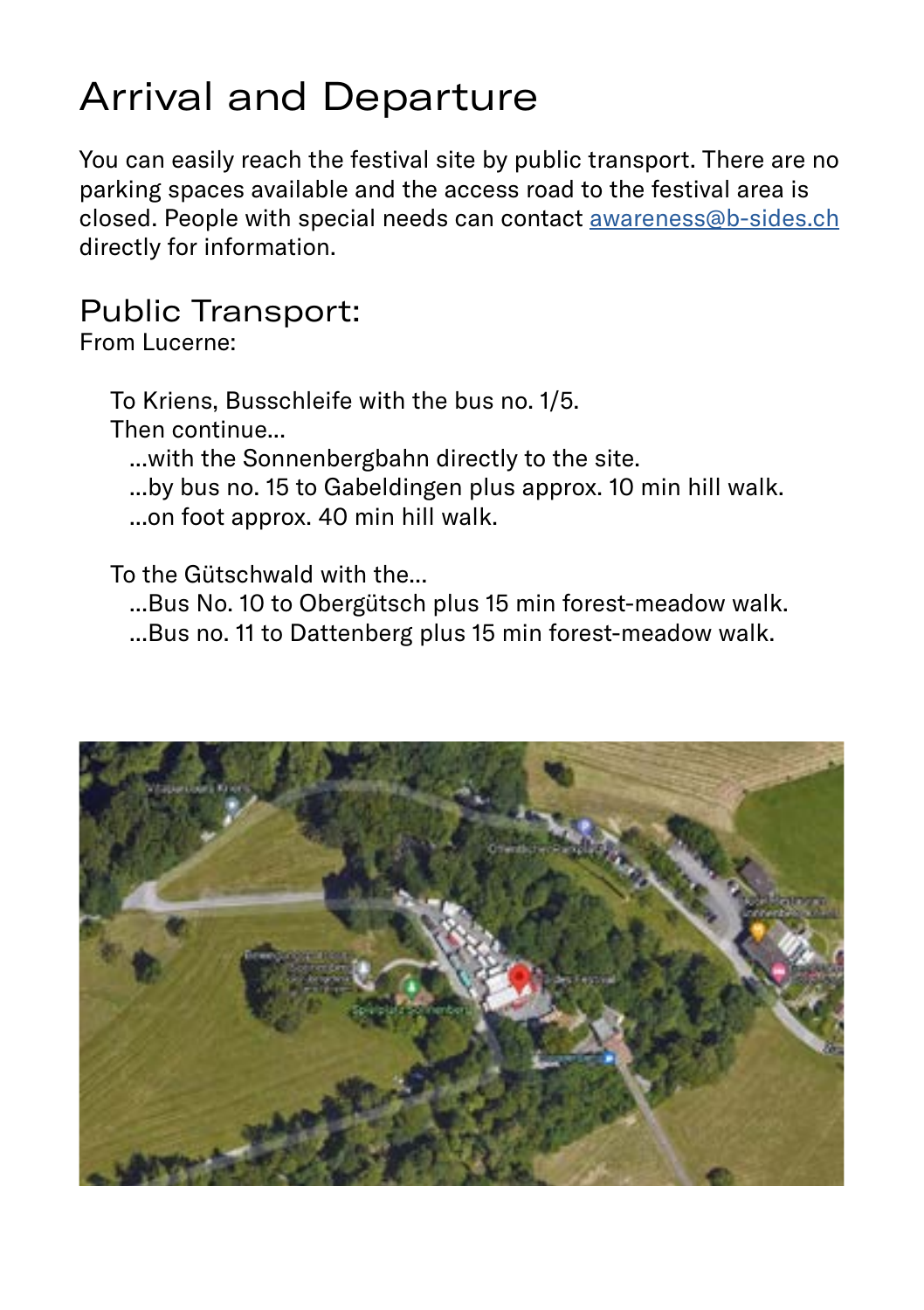<span id="page-4-0"></span>

#### Bike

Picture: Urs Arnold

For sporty visitors there is a bicycle parking lot below the Hotel Sonnenberg. Bicycles cannot be taken to the top on the Sonnenbergbahn. On friday and saturday from 4:00 to 7:00 pm Velociped kindly gifts everyone a free bike-check-up.

#### Sonnenbergbahn

The Sonnenbergbahn is not included in the ticket price and must be paid on site, cash or twint. One way costs CHF 8.-, return is CHF 12.-, students pay half. To reduce your waiting time, we recommend that you arrive early. The Sonnenbergbahn runs Thursday, Friday and Saturday until 22:00.

#### **Shuttlebus**

The shuttle bus will take you down the mountain for free as soon as the Sonnenbergbahn stops running and your feet won't carry you down anymore. The shuttles wait at the hotel car park and take you to Kriens, Busschleife. On Thursday from 22:15 to 02:45, on Friday and Saturday from 00:00 to 03:45.

#### Nachtstern

The Nachtstern drives yor home comfortably on friday and saturday at 1:35 am, 1:50 am and 4:05 am, from Kriens Busschleife to lucerne trainstation.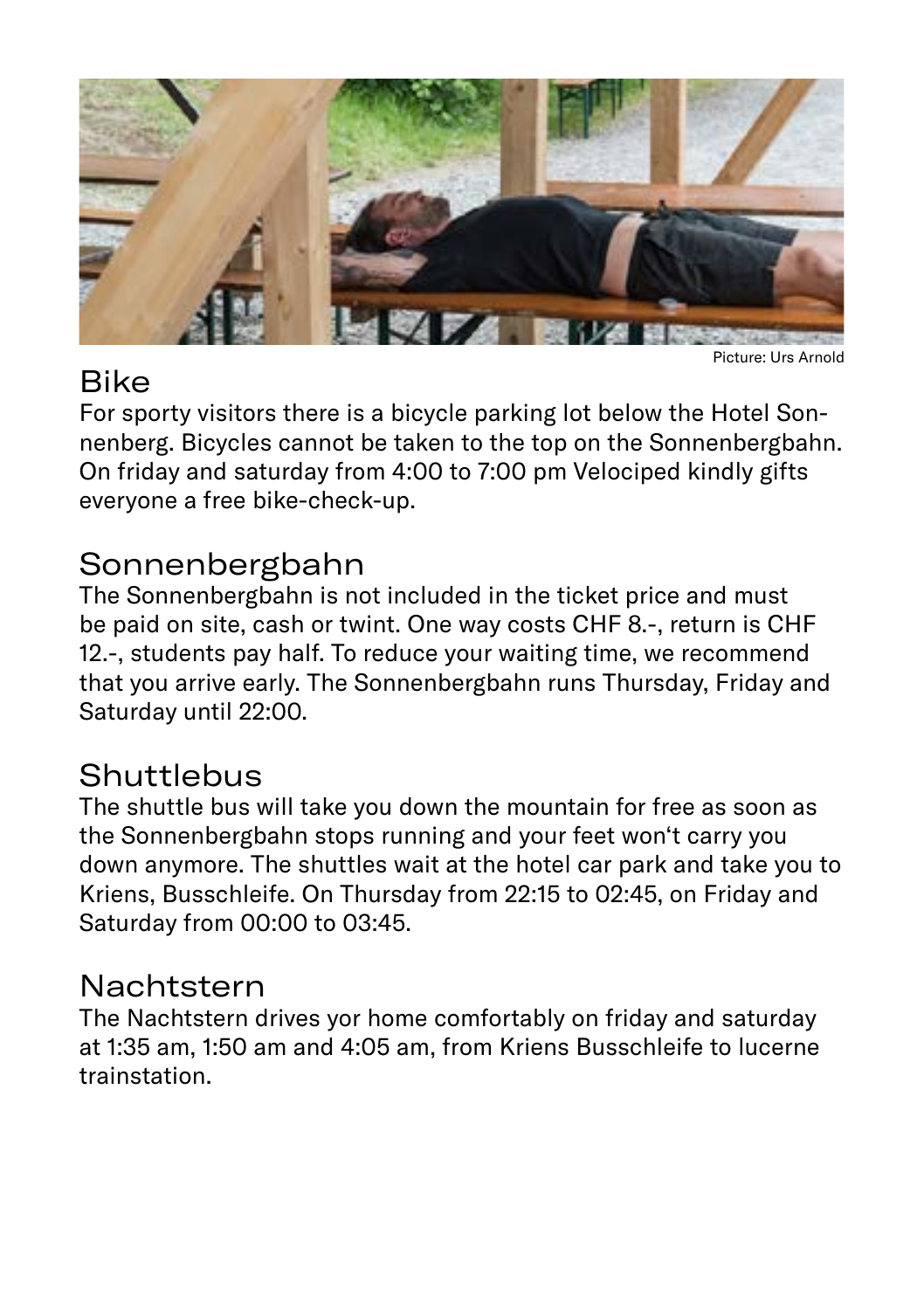## <span id="page-5-0"></span>Festival site

#### Wristband & Cashless

At the entrance you will receive your festival wristband and your cashless card in exchange for a valid festival ticket. Here the credit will be transferred on to your card if your have preloaded your account in advance. You can also top up your card on site.

The festival wristband must be worn on the wrist; loose wristbands or wristbands attached to clothing are not valid. The security staff is instructed to carry out checks.



Picture: Till Hess

#### Opening hours

The site opens on Thursday at 04:30 pm, Friday at 05:00 pm, Saturday at 11:00 am.

On Saturday morning, the doors will open as early as 10:00 a.m. for the family program and an extensive brunch will be served.

The family program ends at 6:00 p,. The festival grounds closes at 3:00 am on Thursday, 4:00 am on Friday and 5:00 am on Saturday.

#### Safety concept

The festival will comply with cantonal regulations to ensure a safe environment.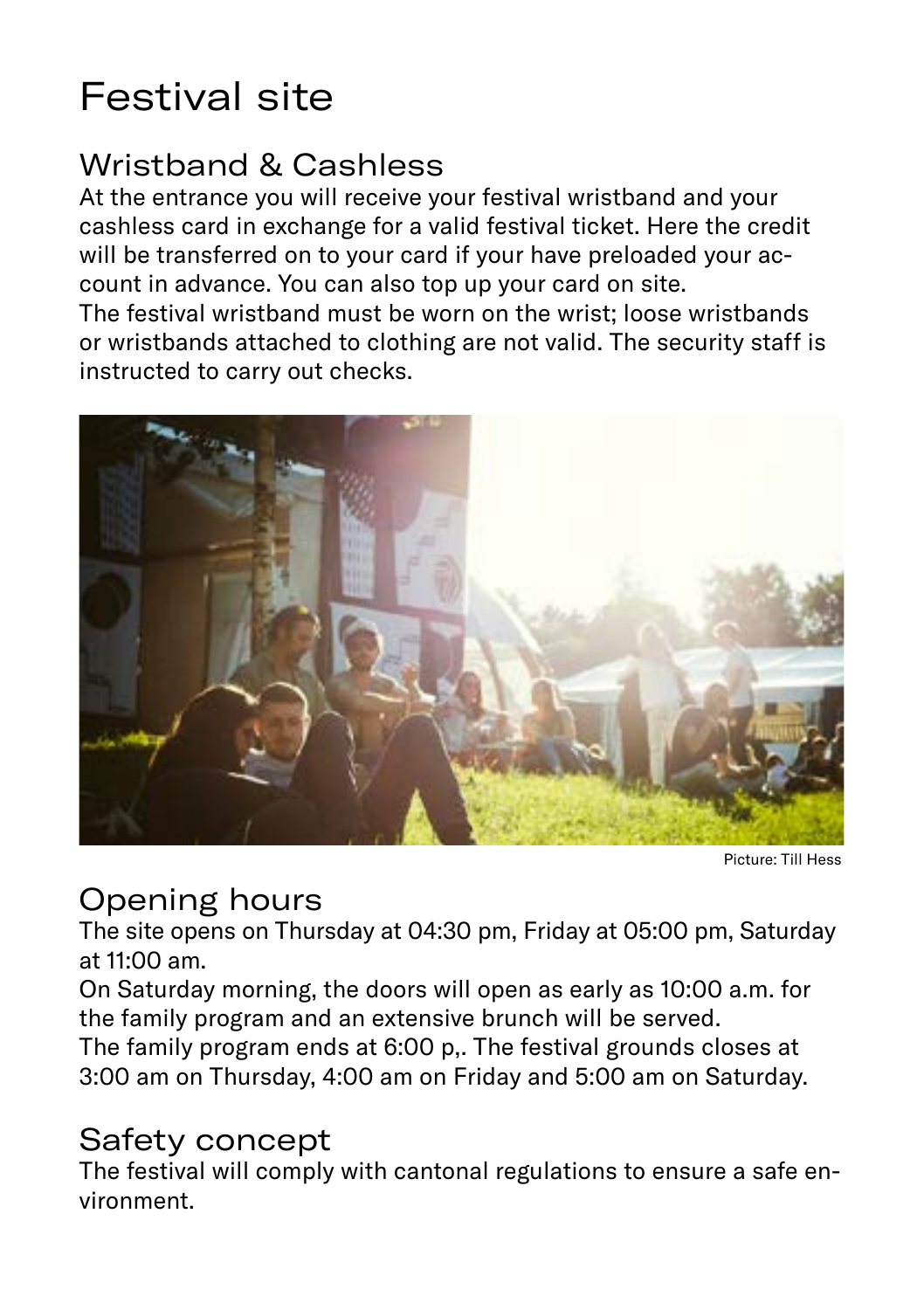## <span id="page-6-0"></span>Food and Beverage

#### Food

For hungry stomaches and exquisite foodies, the B-Sides kitchen offers a varied menu. All dishes are freshly prepared by hand, by over 50 volunteers on site. Together with our partners from Pastarazzi, Barbés, Ueli-Hof and Agrovision Burgrain, we serve sustainable and healthy food in organic quality.

#### Drinks

You can bring water in PET bottles, alcoholic drinks will not be tolerated. The security staff is instructed to carry out controls. Glass and aluminum cans are prohibited. The B-Sides Soulbottle is the only exception allowed, as it can be purchased on the premises.

#### Alcohol

Alcoholic beverages will only be served to persons over the age of 16; spirits and mixed drinks will be served to persons over the age of 18. If in doubt, staff may conduct ID checks.



Picture: Sam Aebi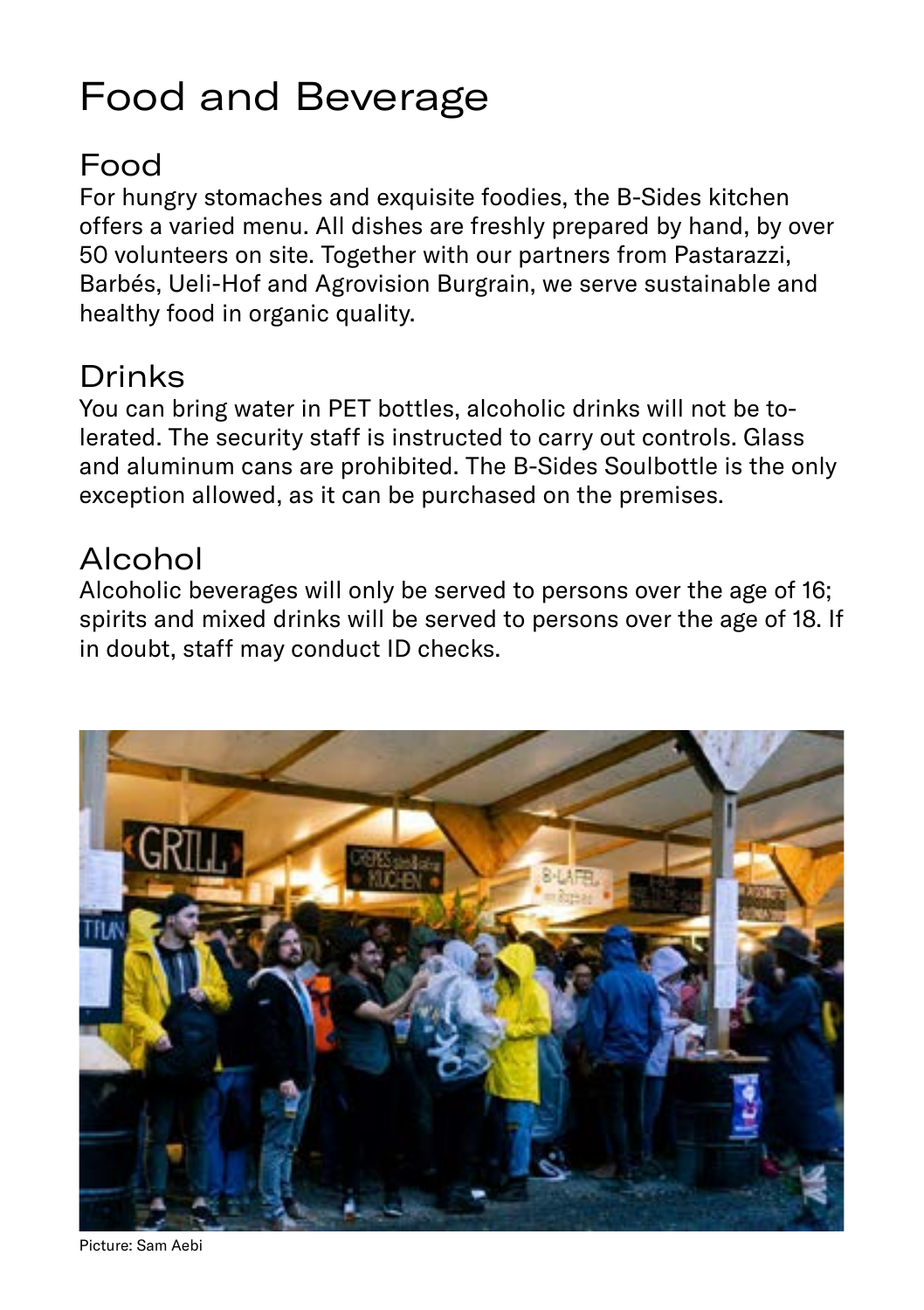## <span id="page-7-0"></span>Festival Essentials

#### First Aid

If you feel unwell or have an accident, go immediately to the medical tent.

#### Awareness

If you feel uncomfortable or distressed, please contact the volunteers in your area at any time and they will inform the festival office to take care of you. Your well-being is very important to us. If you have any feedback or improvements after the festival, please feel free to contact [awareness@b-sides.ch.](mailto:awareness%40b-sides.ch?subject=Inputs%20awareness)

#### Restrooms

The restrooms on the premises are gender-neutral. There is a wheelchair-accessible toilet, which is intended primarily for people with impairments.

#### Ear protection

The sound levels at this event are above the 93dB(A) considered safe. To ensure that you can continue to enjoy the music in the future, it is recommended to wear earplugs. You can find them for free at the entrance and at the bars.

#### Accommodation

There is a public campground on the Sonnenberg, registration is mandatory and can be done on the festival website. Alternatively, the Lido Camping is available or hotels and hostels in Kriens and Lucerne. Especially recommended is the Beau Sejour.

#### Liability

The festival visit is at your own risk. B-Sides has a special event liability insurance. Any liability beyond this as well as claims for damages will be rejected.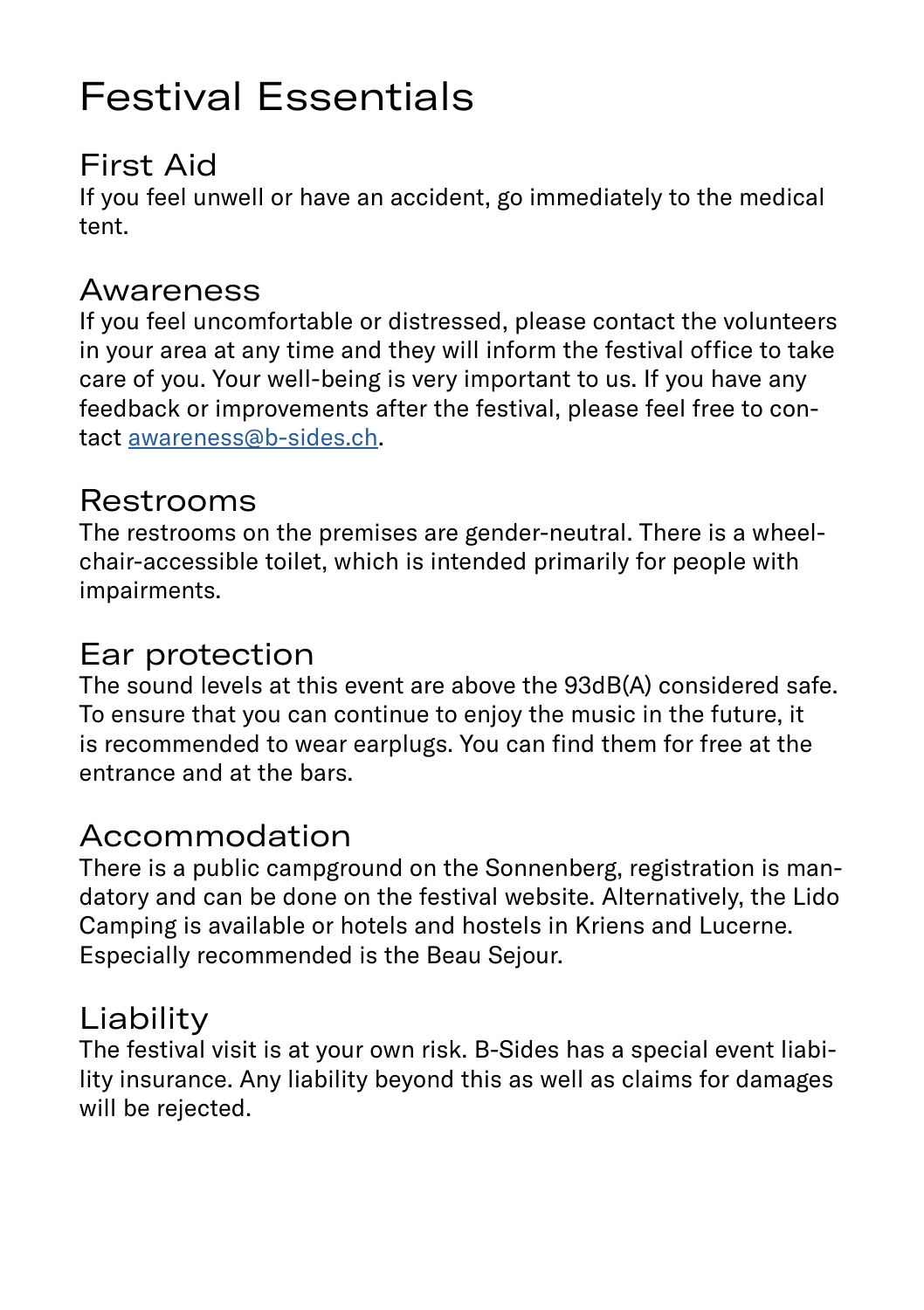<span id="page-8-0"></span>

Picture: Mirjam Steffen

#### Lost and Found

If you lose something on the grounds, you can report it to the festival management during or after the festival: [awareness@b-sides.ch](mailto:awareness%40b-sides.ch?subject=Lost%20and%20Found). We will bring all lost and found items to the lost and found office in Lucerne the week after the festival.

#### Animals

No two-, four- or more-legged animals are allowed on the premises. Regarding assistance animals, you can contact [awareness@b-sides.ch](mailto:awareness%40b-sides.ch?subject=Assistence%20animal) directly.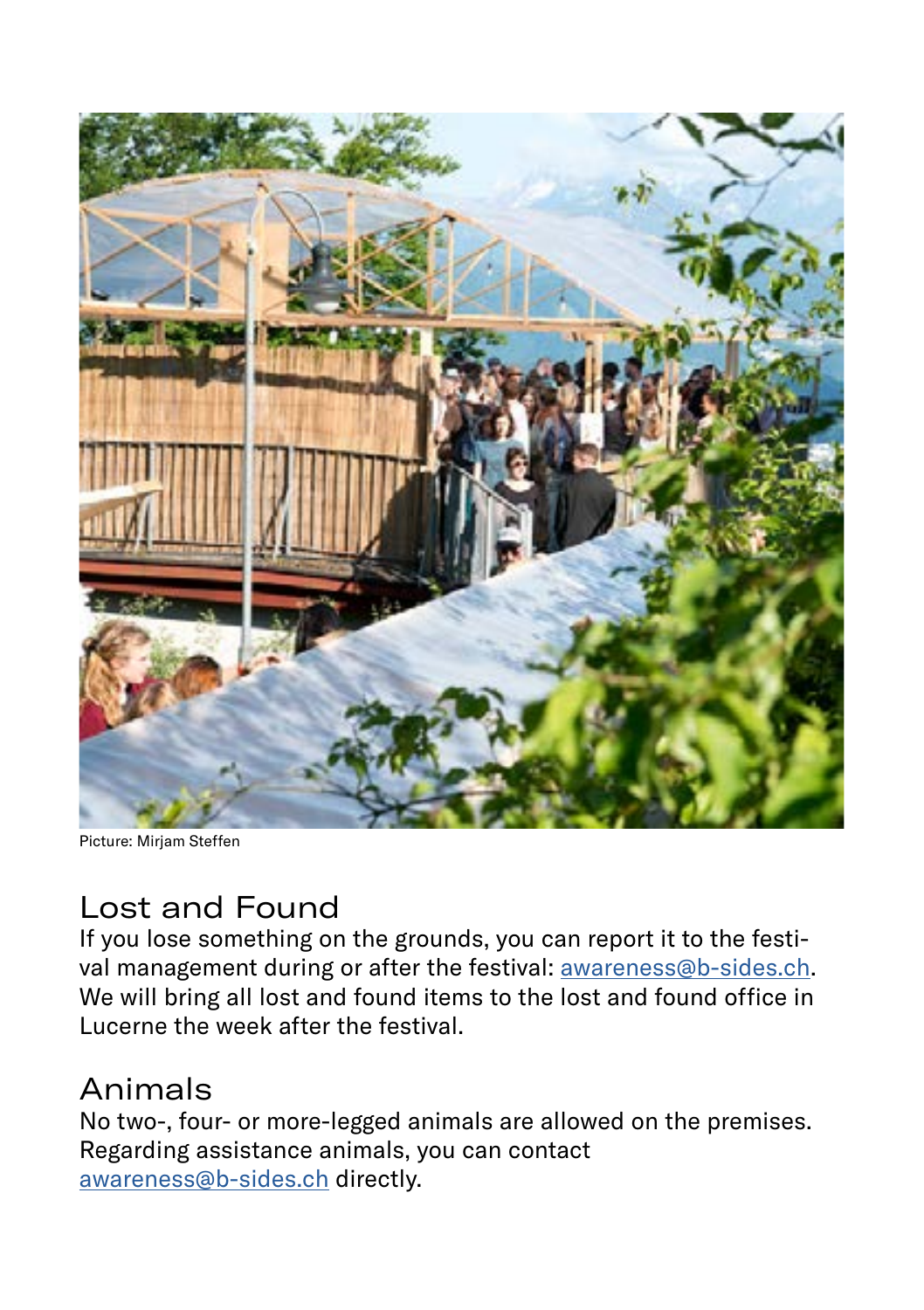<span id="page-9-0"></span>

Picture: Jérémie Duboise

## Family Program

The B-Sides is for everyone. On Saturday, the family program will take place on the Sonnenberg. The area opens at 11:00 am, from 12:30 pm various activities entertain young and old.

The family program runs until 06:00 pm. Accompanying persons of the age of 16 pay CHF 25.-, children (12-15 years) CHF 15.-, children up to 12 years are free of charge. The family program tickets are still available even if the evening program is sold out, as they are only valid until 06:00 pm.

#### Playground

The Sonnenberg recreation area is perfect for a family outing. There is a playground in the immediate vicinity of the festival site. The playground is also open to the public during the festival.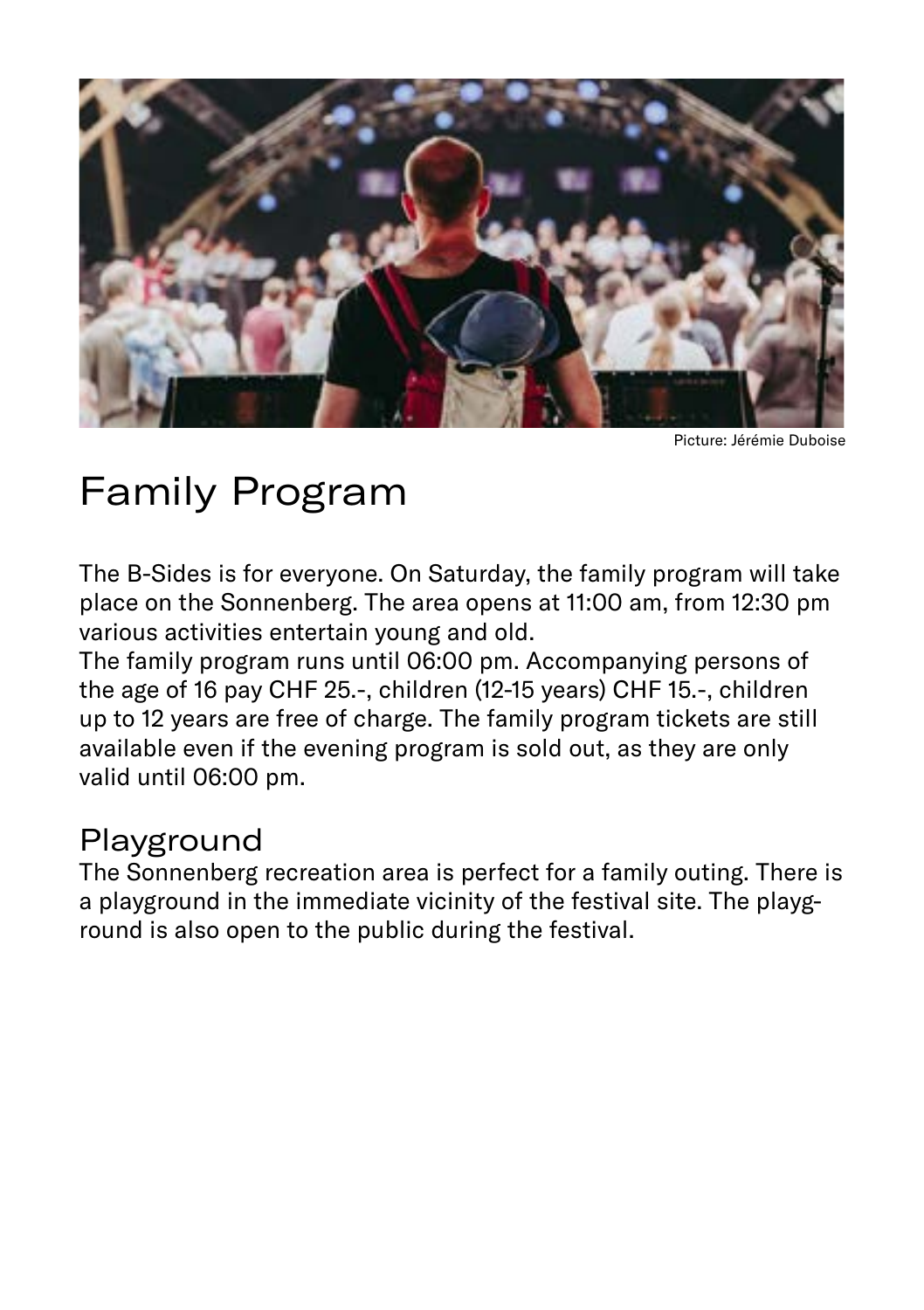## <span id="page-10-0"></span>Design

#### **Decoration**

Anyone who has ever been to B-Sides knows: the decoration is not only worth seeing but also worth buying. Every year, the decoration helpers work weeks before the festival on ingenious installations and handmade objects to match the graphic appearance. All individual pieces and made with a lot of love, they create the unique B-Sides atmosphere.

#### Graphic Design

Every year, the B-Sides Festival offers young graphic designers a stage and invites them to completely redesign the festival's appearance. In addition to the posters, shirts, festival ribbons and merch, the graphic designers also inspire in the digital world with unique websites and social media presence. This year, the graphics were created by Elena Rast and Scarlett Bang, in collaboration with Samuel Alder.

#### Fieldsession

Private concerts in video format - that's how our Fieldsessions could be described. The B-Sides artists leave the festival stages and serenade in the fairytale nature of Sonnenberg and in the most beautiful corners in Lucerne.

#### Photography

Until late at night, our B-Sides photographers capture the stage spectacle and the unique atmosphere of the festival. The impressive collection of pictures from this and the last years can be found on the [Flickr](https://www.flickr.com/photos/148686906@N03/albums) page of the B-Sides Festival.





Picture: Anja Fonseka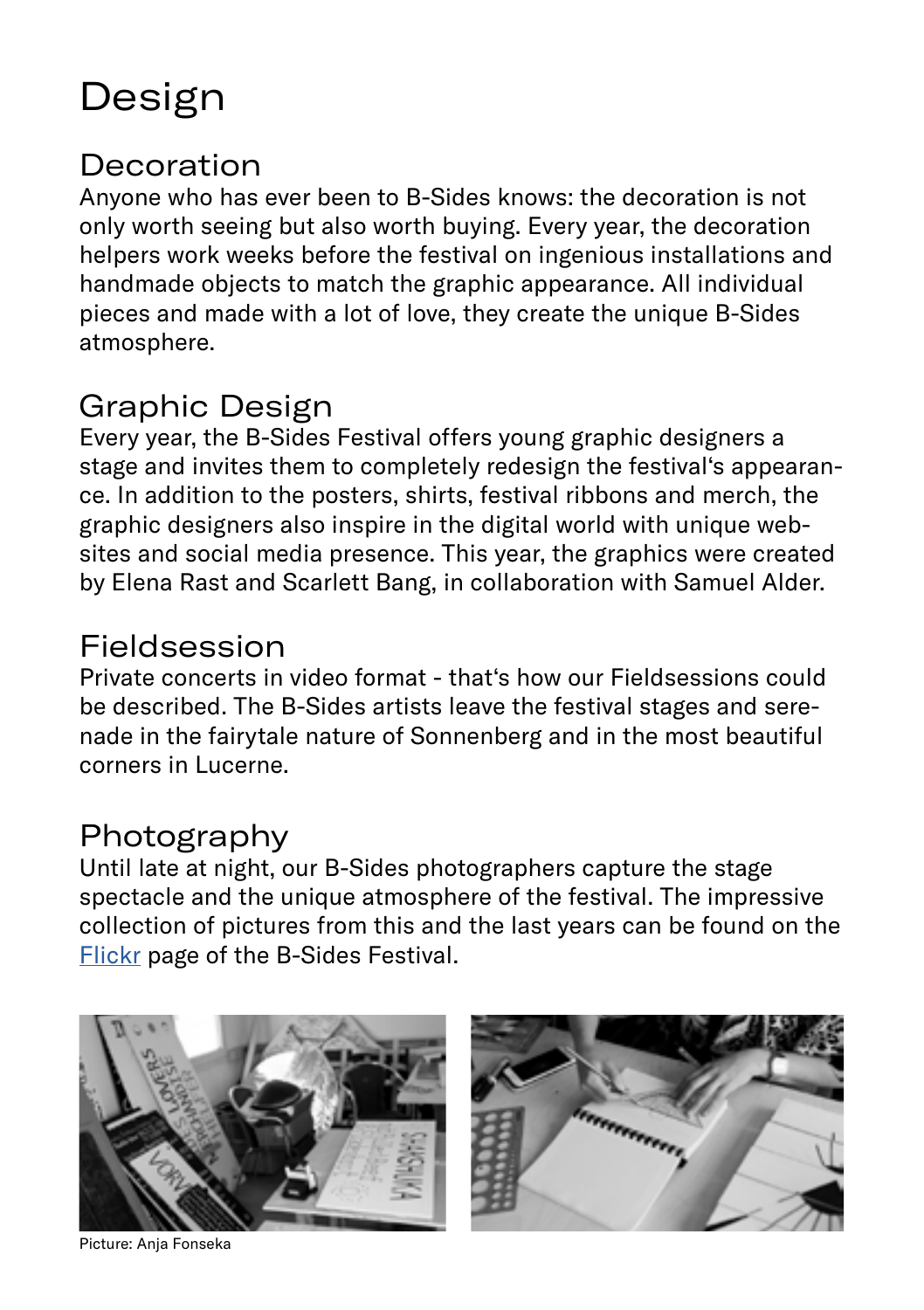## <span id="page-11-0"></span>**Sustainability**

#### **Ecological**

Nature is close at heart for both the association and the festival. The B-Sides Festival has been running for several years, using exclusively natural electricity from Energiestadt Kriens. Also the reusable tableware contributes to sustainability. And you can help us to be even more sustainable: Treat yourself to a B-Sides pocket ashtrayor make sure your cigarettes find their way into the designated garbage cans. Bring back your dishes and cups and dispose of your trash in the waste bin. Traveling by public transportation is environmentally friendly.

#### Social

B-Sides is committed to diversity and equality. People with disabilities and migration backgrounds are valuable members of the B-Sides on-site team. The festival expanded the collaboration with Helvetiarockt and took Key Change pledge for more gender diversity on and off stages, and expanded the family program to appeal to all age groups. B-Sides tries to break down existing barriers. If you have ideas on what we can do better, feel free to let us know directly.

#### Economical

Despite its manageable size, the B-Sides Festival is fortunate to be run as a professional organization. The festival office is employed under transparent and equal working conditions and the festival is two thirds self-financed thanks to the help of all volunteers, department heads and the festival management. Prices are kept as low as possible without endangering the existence of the festival for the years to come. Thanks to economic sustainability, B-Sides can continue to maintain a high social and ecological standards and further develop.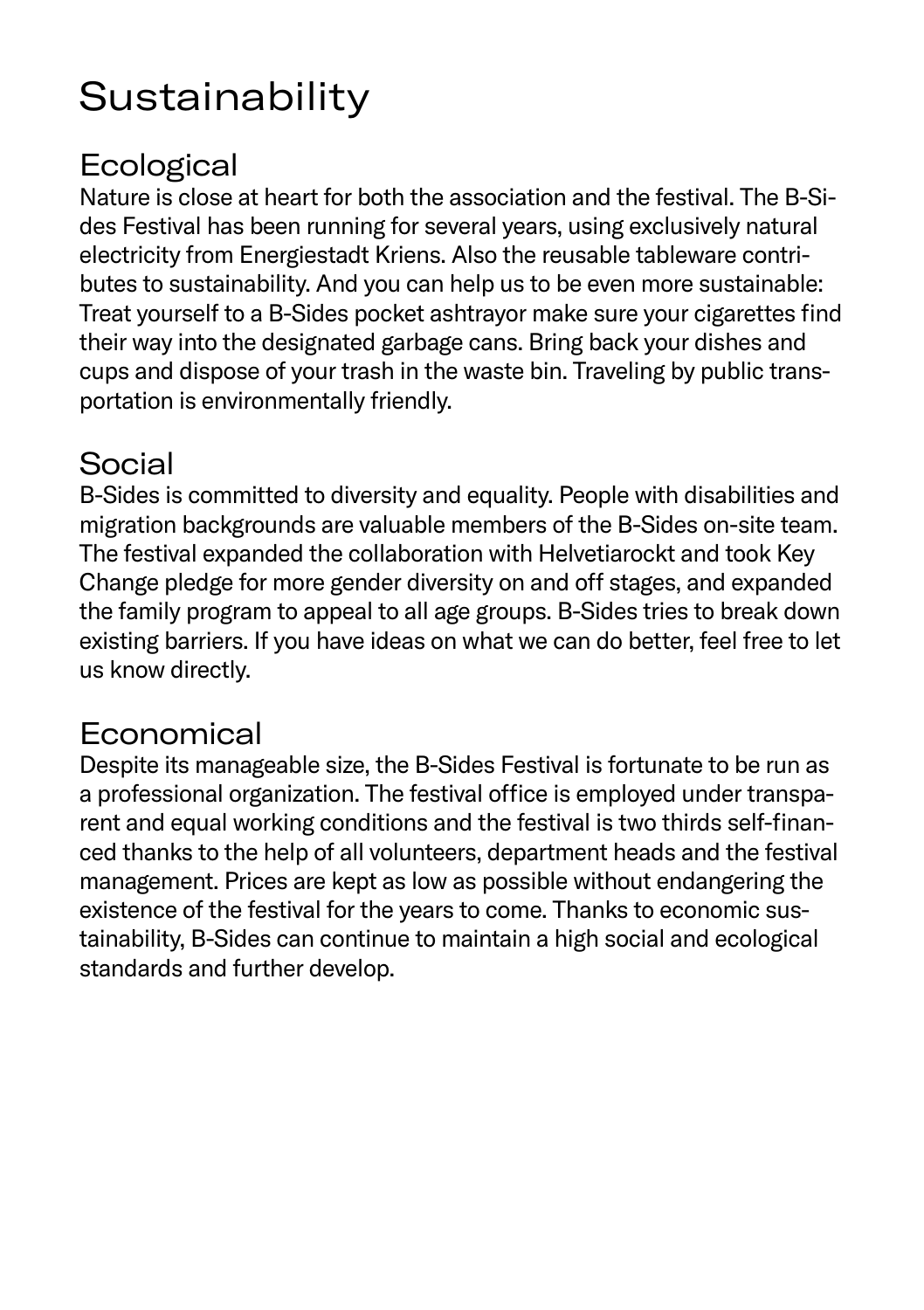<span id="page-12-0"></span>

Picture: Sam Aebi

### Volunteers

A size of this event is only possible due to the tireless work and the hear and soul of the volunteers. Before, during and after the B-Sides they help to bring the festival over the stage without complications. Starting in April, motivated helping hands will be needed again.

A huge thank you to the board, the festival management, the department heads, volunteers, visitors and other dear supporters. Without you the B-Sides would not be the B-Sides!